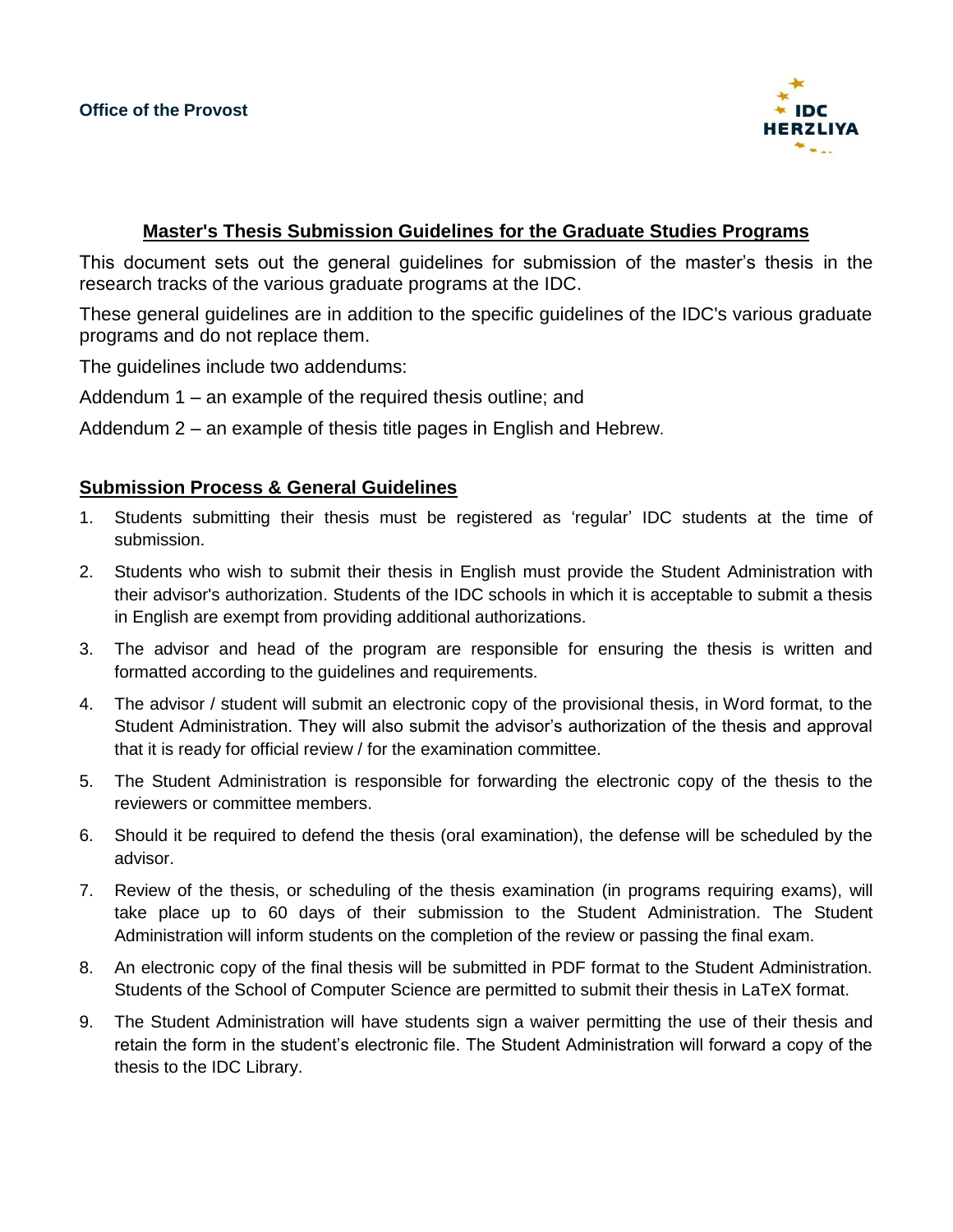- 10. The IDC Library will check the thesis was submitted as required and meets all the guidelines set out in this document. Subject to compliance with all requirements, an official approval of completion of the process will be issued and forwarded to the Student Administration.
- 11. In accordance with the law, the IDC Library will forward a digital copy of the thesis to the National Library of Israel in Jerusalem.

## **Thesis Writing Guidelines**

- 1. An electronic copy of the final thesis (in Word format) will be submitted for review, according to the following guidelines:
	- Font: David (Hebrew) or Times New Roman (English), size 12.
	- The document must be double-spaced.
	- Page margins: 2-3 cm on both sides.
	- Bibliography, footnotes, and references must be single-spaced.
	- The bibliography should be in size 12 font, while footnotes and references should be in size 10 font.
- 2. The thesis, including bibliography, addendums etc., will not exceed 150 pages.
- 3. The thesis must include both English and Hebrew title pages.
- 4. Page 2 of the thesis must include the name of the thesis advisor/s as follows:

*This work was carried out under the supervision of Prof./Dr. <name>, from the M.A./M.Sc. <name> Program\* at the <name> School, the Interdisciplinary Center Herzliya*.

### In Hebrew:

עבודה זו נכתבה בהנחיית פרופ'/ד"ר >שם<, מתכנית לתואר שני ב >שם התכנית<, בית ספר >שם<, המרכז הבינתחומי הרצליה

- \* If the name of the graduate degree program includes the school's name, there is no need to write the name of the school again, separately.
- 5. Page 3 of the thesis will include a table of contents detailing an English abstract, detailed chapters, bibliography, addendums (if relevant), and a Hebrew abstract.
- 6. The thesis must include English and Hebrew abstracts, each up to three pages long.
- 7. The thesis must be properly edited and follow all the rules of academic writing in terms of phrasing, grammar, spelling, and references.
- 8. All references, quotes, footnotes, and bibliography must follow the professional standards practiced in publications in the field.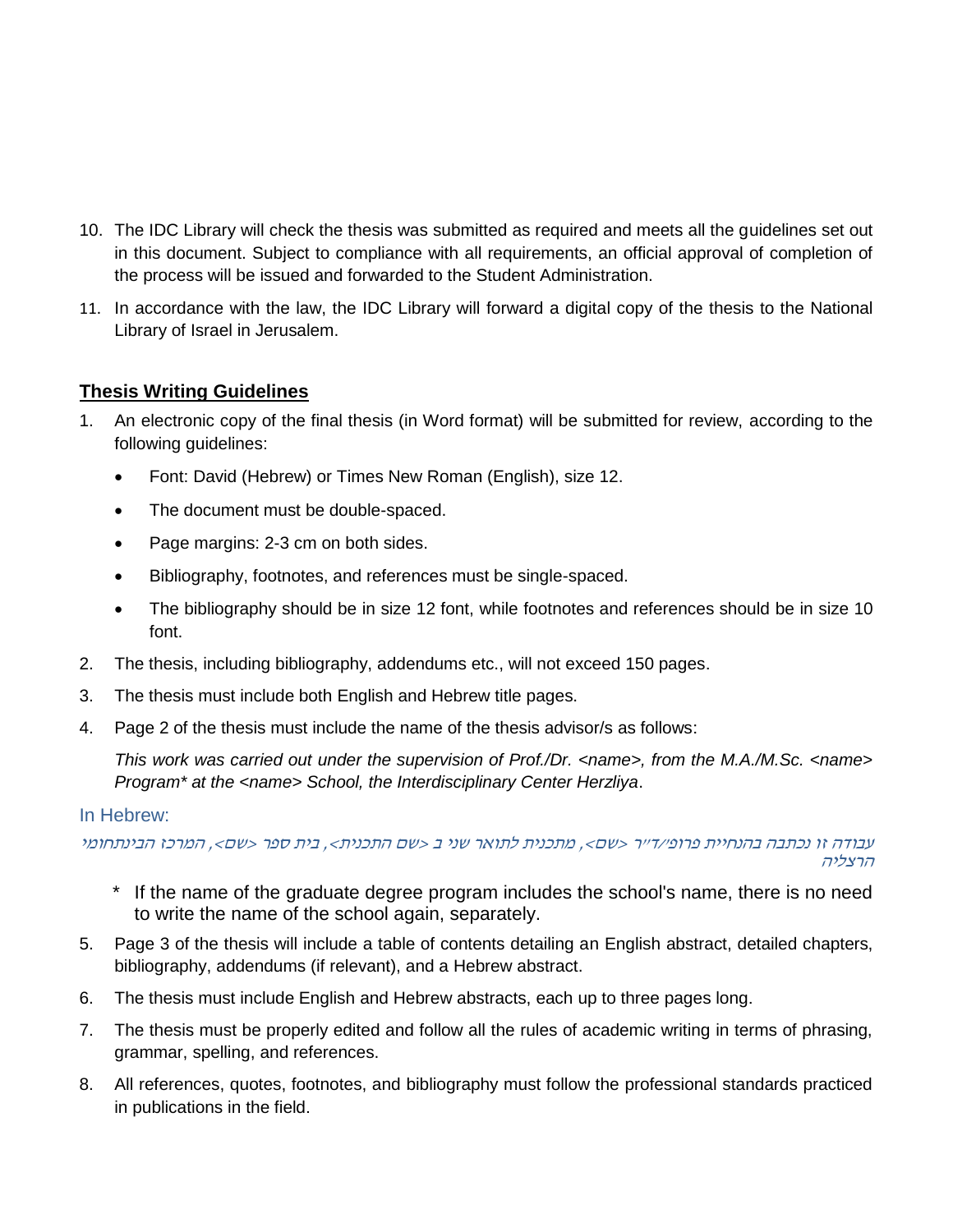- 9. The bibliography must detail the following, according to type:
	- Article: Author/s name/s, article name, journal name, volume, pages, publication date.
	- Chapter from a book: Author/s name/s, chapter name, editor/s name/s, book name, pages, publication date, publisher's name and location.
	- Book: Author/s name/s, book name, publication date, publisher's name and location.

### **Publication**

Students may not publish their thesis, in part or in full, without their thesis advisor's explicit permission.

Any publication of the thesis, in part or in full, prior or following to its review, must note that the research was performed at the Interdisciplinary Center Herzliya, as part of the graduate program in <name>, under the supervision of Prof./Dr. <name>.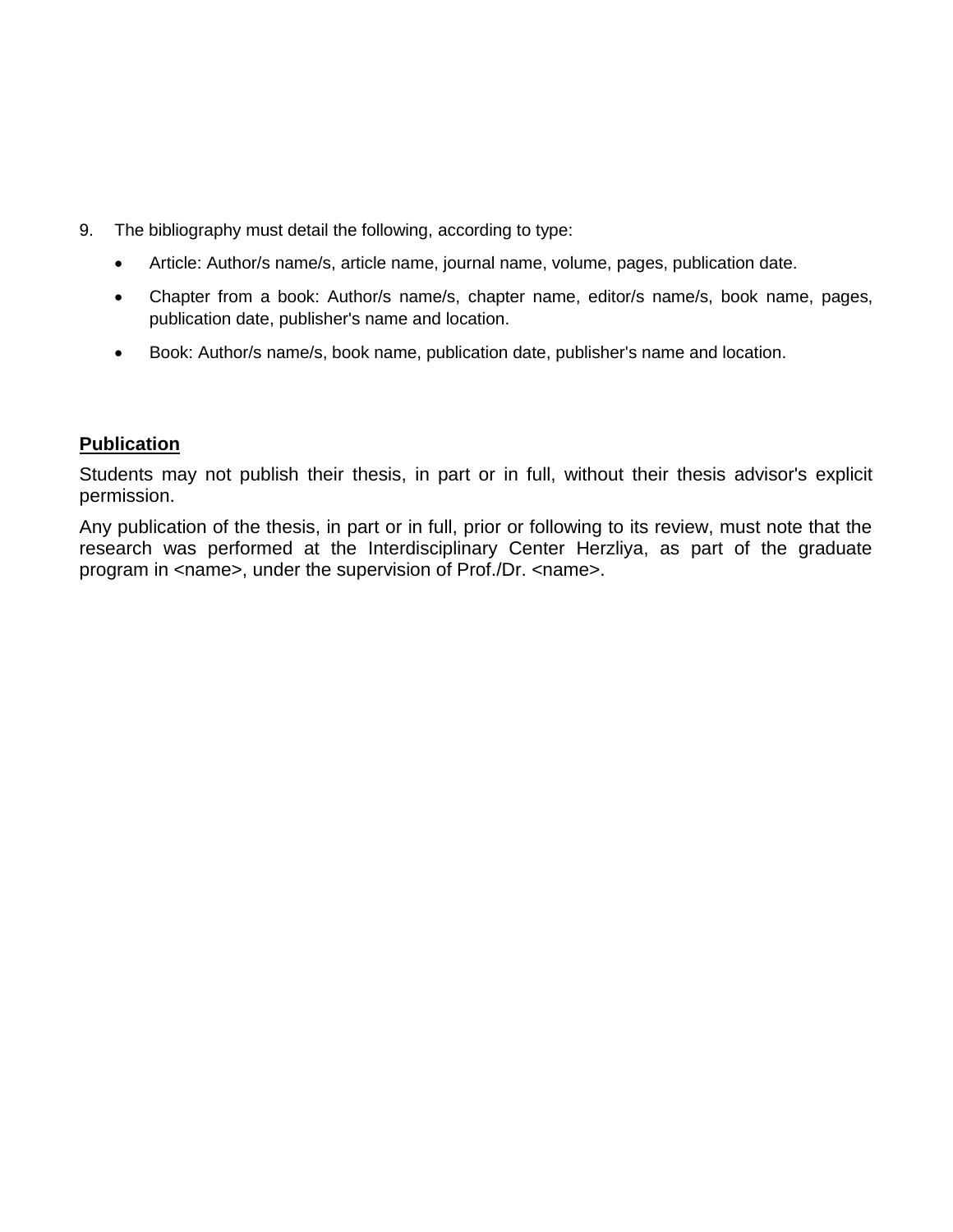# **Addendum 1**

# Thesis Outline in English

| Title page                                   | no pagination                        |
|----------------------------------------------|--------------------------------------|
| <b>Advisor Name Page</b>                     | no pagination                        |
| Acknowledgments (optional)                   | no pagination                        |
| <b>Table of Contents</b>                     | no pagination                        |
| Lists of Tables, Figures, etc. (if relevant) | no pagination                        |
| Abstract (no longer than 3 pages)            | Roman numerals (i ii iii etc.)       |
| Body text (chapters), bibliography,          | <b>Consecutive numbering; Arabic</b> |
| and addendums (if relevant)                  | numerals (1, 2, 3, etc.)             |
| Hebrew abstract (up to 3 pages)              | (א, ב, ג) Hebrew letters             |
| Advisor Name Page in Hebrew                  | no pagination                        |
| Hebrew title page                            | no pagination                        |